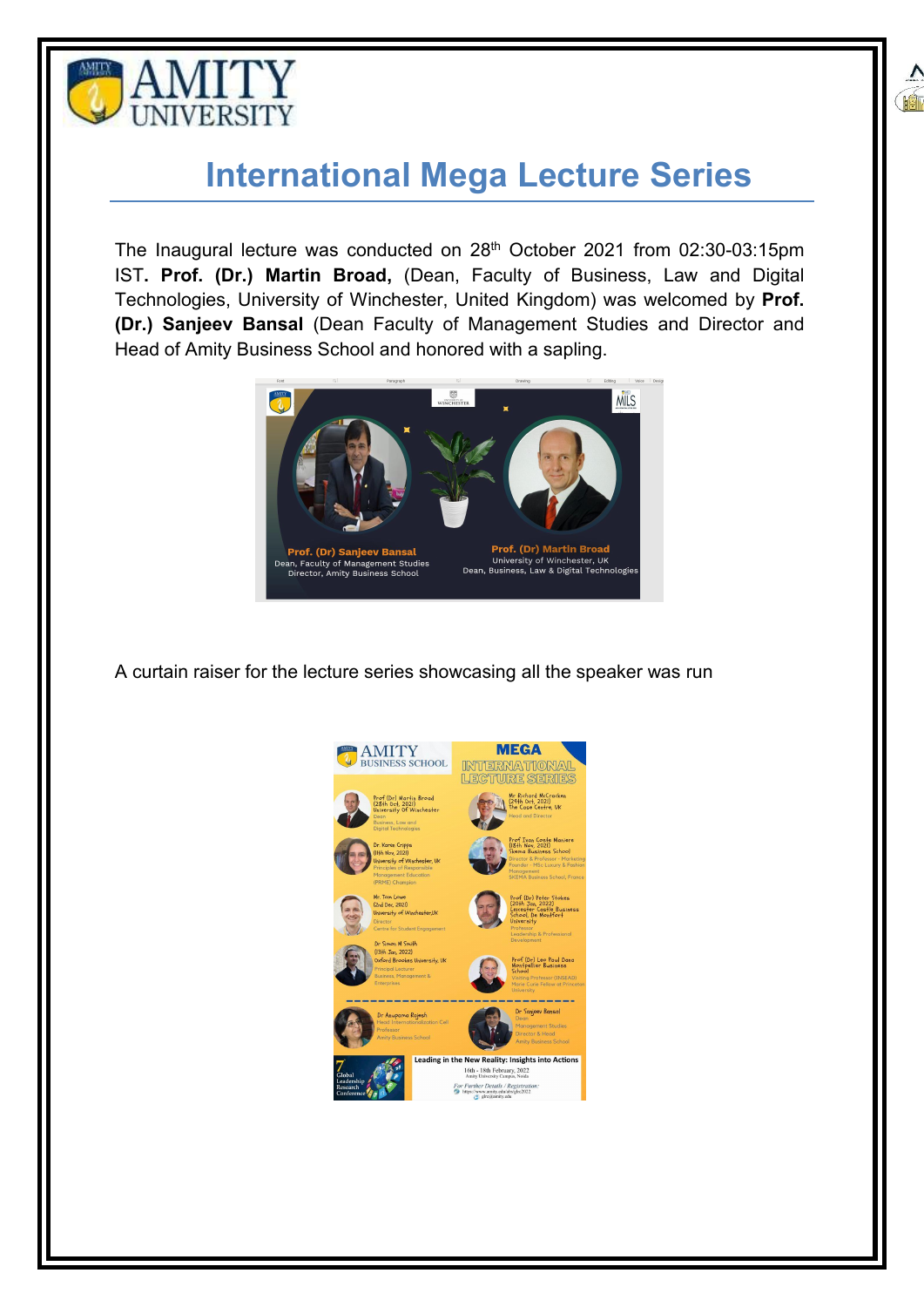Professor Broad was introduced to the audience by Prof. (Dr.) Anupama Rajesh (Head of Internationalization and Professor of Amity Business School)



**Prof. (Dr.) Martin Broad** addressed the audience by a "Namaste" and welcomed all. He educated the students **aboutLeadership and Reflections of Business Education. He taught about the management structures and Leadership, Innovation and Globalization.**

He stressed Leaders should be dynamic, have analytical and critical skills and should be able to assimilate Disruptive Technologies at Workplace.

He said that a lot of leadership qualities are not always taught but caught. Effective leaders should be responsible, compassionate, communicative and comforting.

He said Knowing is not the same as becoming.

To become a leader, you need to smell the environment, understand the external environment, but also focus on the innovations accordingly.

He further discussed innovations that took place to tackle all the challenges of this pandemic, massive disruptions in global supply, and impact on different countries.

He also explained about the trend in business education and society.

He concluded the session by stressing the importance of being a good leader, and also asked all to prepare to be the leaders for future not just mere people who are ready to work for the jobs and not focus on innovation.

Overall, it was a very informative and knowledgeable session.